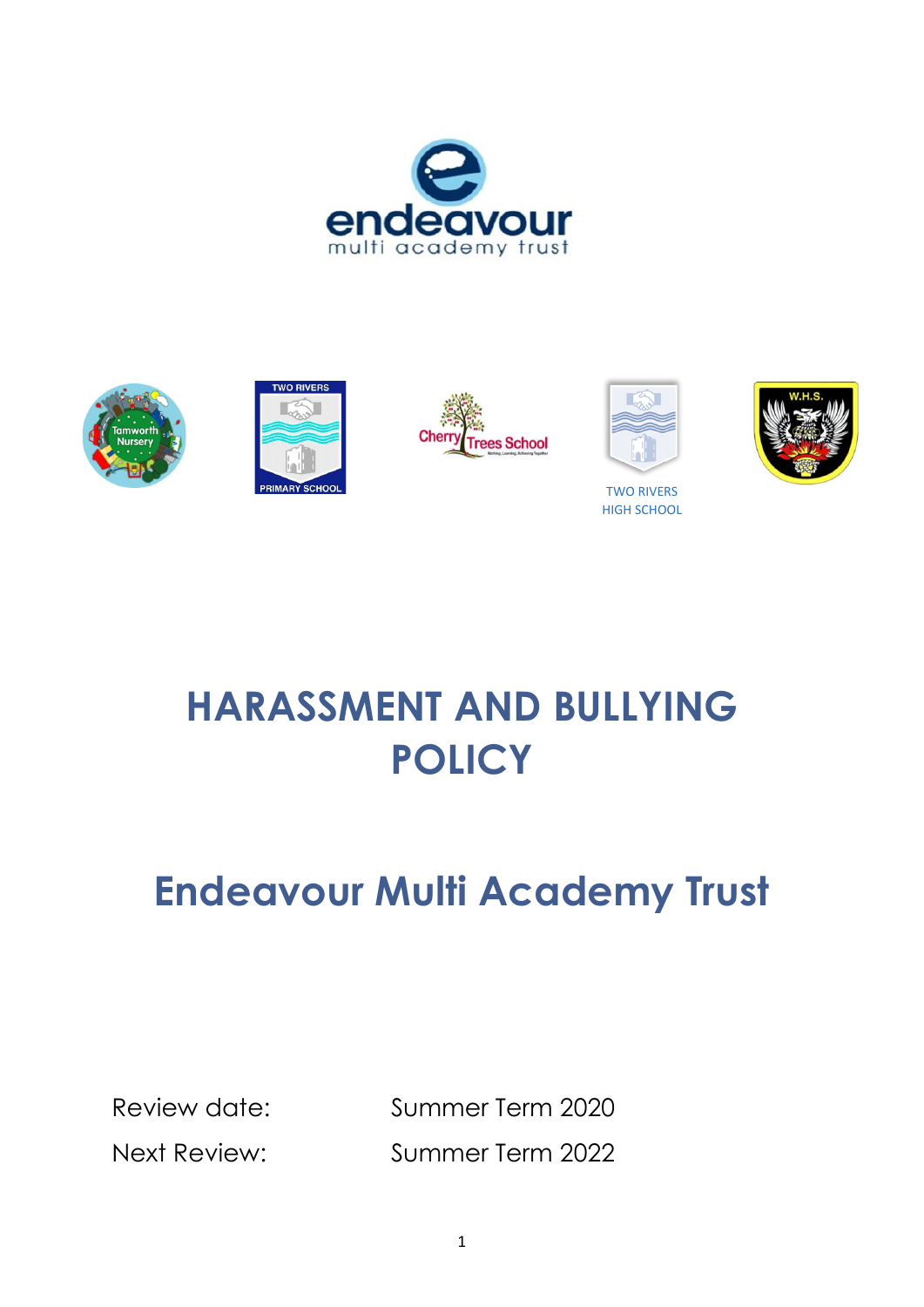The aim of this policy is to ensure that all colleagues are treated with dignity and respect and that the working environment is one free from bullying or harassment. It provides a mechanism for colleagues to challenge any unwanted treatment, behaviour or conduct. All colleagues are expected to treat fellow colleagues, visitors, customers and suppliers with respect and to adhere to this policy.

Any reference to 'the employer' refers to Endeavour Multi Academy Trust. The 'appropriate level of authority' should be determined according to the Trust's scheme of delegation. This policy applies to employees, referred to in this policy as colleagues.

The policy is commended for adoption by Local Governing Boards for application to colleagues employed in schools and Academies.

The policy applies to all colleagues, regardless of length of service, but does not form part of the contract of employment and may be amended from time to time and in consultation with the recognised trade unions.

This policy applies not only to treatment, behaviour or conduct in the workplace but outside the workplace e.g. business trips, training courses, work related social activities as well as comments made via social media such as Facebook etc.

#### **General Principles**

Endeavour Multi Academy Trust will not tolerate harassment or bullying and will ensure that management at every level understands this. All allegations of harassment or bullying will be taken seriously and dealt with promptly and confidentially. It is the responsibility of management to ensure that all colleagues understand the policy, that it is adhered to and to deal with behaviours that are in breach of this policy. Where it is found that harassment or bullying has occurred, the appropriate action will be taken which could include dismissal for gross misconduct.

Colleagues who make a complaint of harassment or bullying or support a colleague in making a complaint, in good faith will not suffer any less favourable treatment, retaliation or victimisation.

In Schools and Academies reference to management includes Governors and Local Governing Boards.

Any colleague who feels that they have suffered such treatment should raise this with their line manager, their line manager's manager of the CEO/EDO of the Trust. Allegations of retaliation or victimisation will be dealt with under the disciplinary procedure and may be treated as gross misconduct and may result in dismissal, whether or not the harassment or bullying complaint was upheld.

Even where a formal complaint has not been made by the colleague, management are required to and will investigate and deal with any treatment, behaviour or conduct which is contrary to this policy, such as inappropriate banter, aggressive attitudes or insensitive jokes. We are committed to equality and diversity and will make reasonable adjustments to the application of this policy in line with our equal opportunities commitment.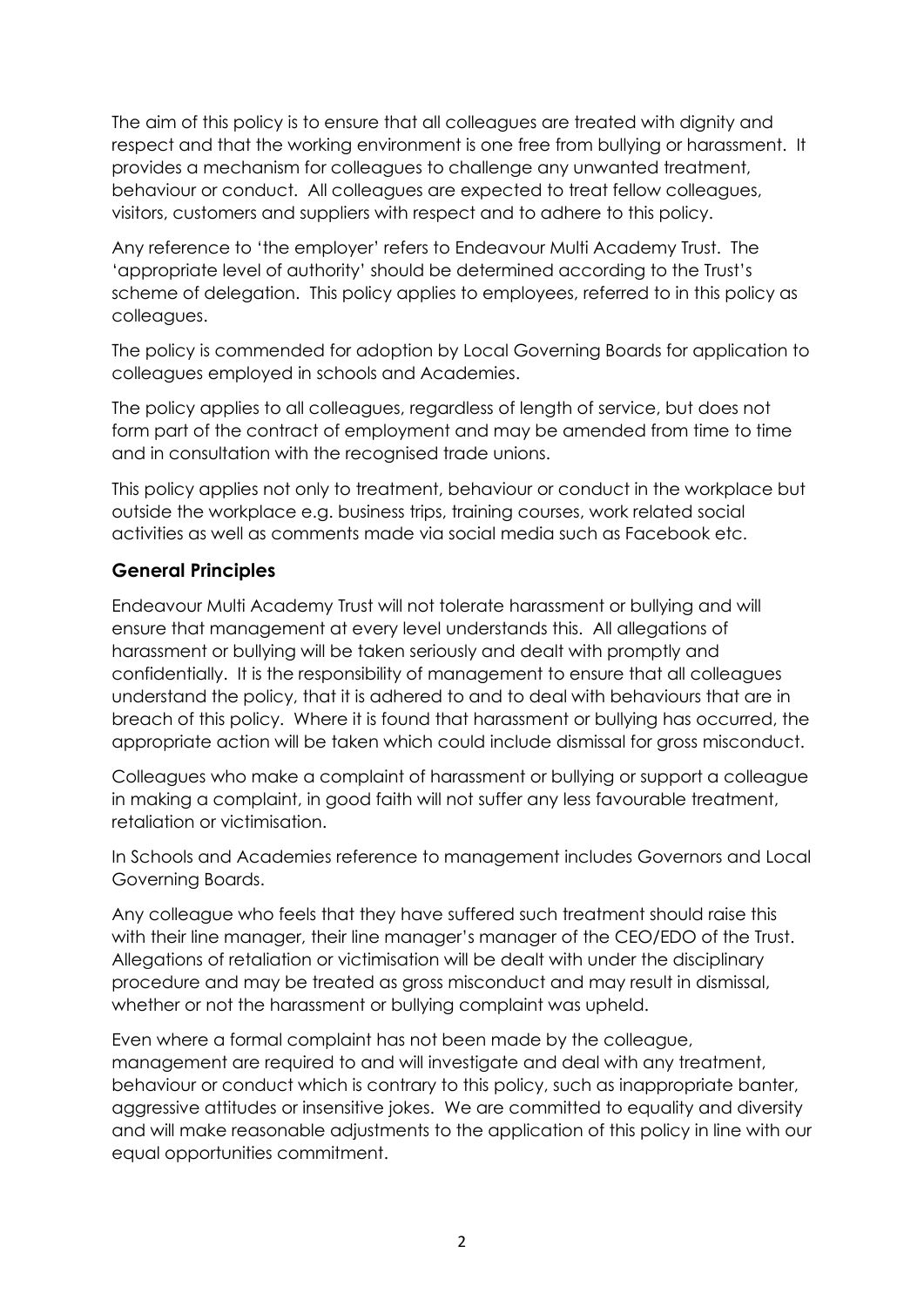### **Behaviour that may Amount to Bullying or Harassment**

Bullying or harassment is used to describe the unwanted treatment, behaviour or conduct of one person by another or others which has the effect of violating that person's dignity or creating an intimidating, hostile, degrading, humiliating or offensive environment for that person. It does not have to be a series of events; a single incident may amount to bullying or harassment.

Bullying or harassment may be by an individual against an individual (perhaps by someone in a position of authority such as a manager or supervisor) or involve groups of people. It may be obvious or it may be insidious. Whatever format it takes, it is unwarranted and unwelcome to the individual.

Bullying or harassment may include conduct which is related to sex, age, sexual orientation, race, colour, nationality, ethnic or national origin, disability, gender reassignment, marital or civil partnership status, pregnancy or maternity, religion or belief, membership of a trade unions or taking part in the activities of a trade union but conduct can amount to bullying or harassment without it relating to any of these categories.

Colleagues are able to complain of behaviour, treatment or conduct that they find offensive even if it is not directed at them and they do not have the relevant characteristic themselves.

The following is a list of examples of behaviour that may be bullying or harassment:

- Offensive, abusive or intimidating comments, insensitive jokes or pranks, derogative or stereotypical remarks.
- Displaying or distributing pornographic material, abusive literature or graffiti or other material that some people may find offensive.
- Deliberately excluding someone from conversations or work activities.
- Unwelcome sexual advances or suggestive behaviour.
- Unwanted physical conduct including touching, pinching, grabbing.
- Ridiculing, humiliating or belittling someone.
- Inappropriate remarks about someone's performance.
- Overbearing supervision or other misuse of power or position.
- Making threats or comments about job security without foundation.
- Deliberately undermining a competent worker by overloading and constant criticism.
- Copying memos that are critical about someone to others who do not need to know.
- Spreading malicious rumours or insulting someone by word or behaviour (particularly on the grounds of protected characteristics).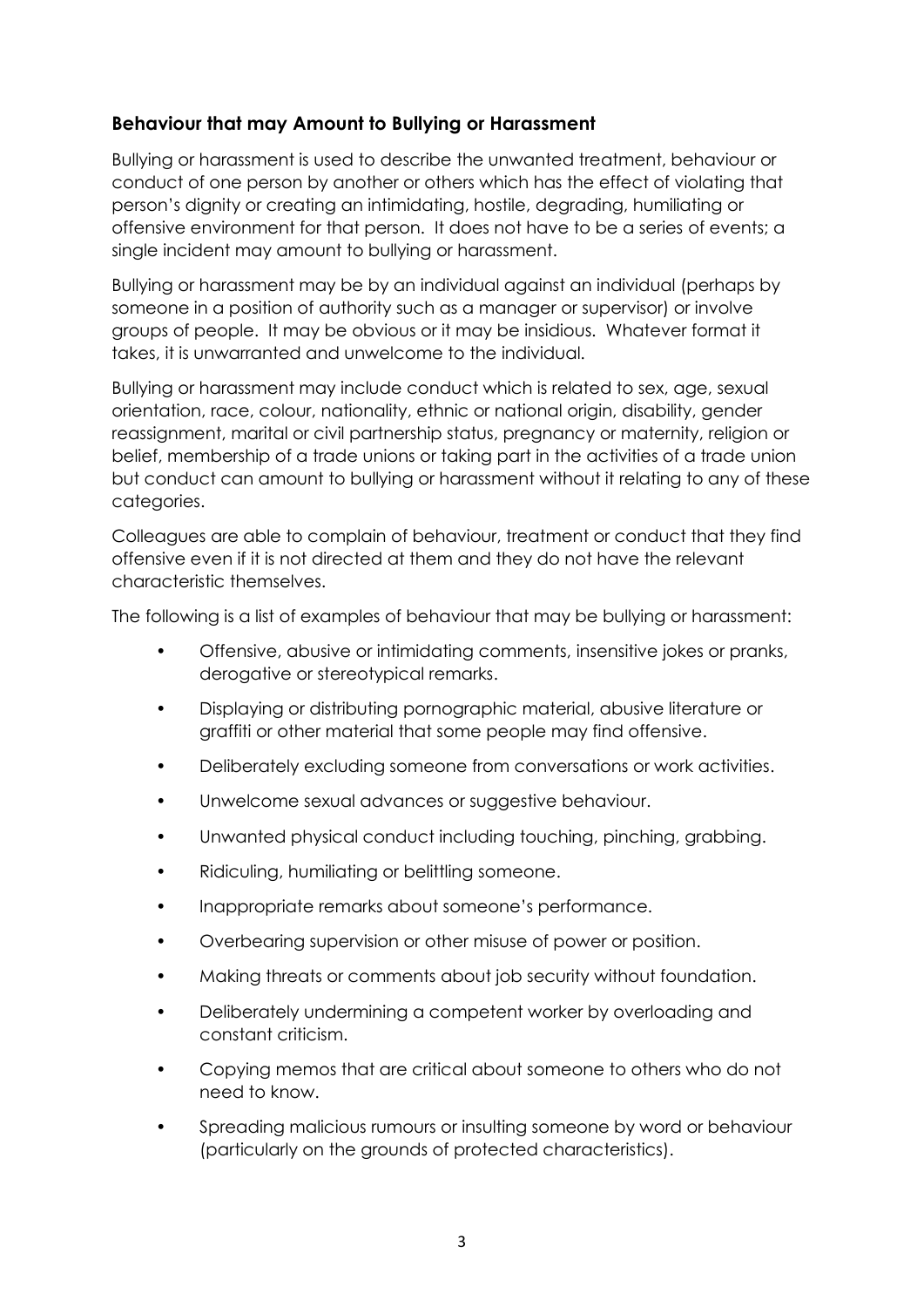- Preventing colleagues progressing by intentionally blocking promotion or training opportunities.
- The use of social networking sites such as Facebook, Twitter, MySpace, Bebo, Friendster or information from YouTube to bully or harass others.

The list is not exhaustive. What one colleague finds acceptable, another may not and therefore all colleagues ought to ensure that they treat one another with respect. Also, it is not necessary that the treatment, behaviour or conduct in question was directed at the colleague, harassment or bullying can include behaviour which creates an intimidating and offensive environment for the colleague and anyone else who may witness that behaviour.

Where, following an investigation, it has been determined that a colleague has been subject to legitimate, constructive and reasonable criticism of their performance or conduct this will not amount to bullying or harassment.

### **Complaints against Third Parties**

Sometimes the allegation of bullying or harassment may be against someone you come across as part of their work e.g. a pupil. In this case the complaint should be made to your line manager who will then discuss with you how best to deal with the situation. Where your line manager in unavailable e.g. due to sickness or holiday, you should raise your concern with your line manager's manager.

### **Procedure**

If you believe that you have been subjected to treatment, behaviour or conduct which is contrary to the Harassment and Bullying Policy, you can raise a complaint either informally or formally. The procedure that you need to follow to raise your complaint is set out in the Grievance Policy and Procedure.

The Grievance Policy and Procedure also explains about the mediation service which is another potential way to resolve your complaints.

If you require further help, advice or assistance about how to deal with a complaint of bullying or harassment you should speak to your manager, trade union representative or CEO/EDO of the Trust. Where the Trust is investigating a harassment or bullying complaint, they may decide to suspend the alleged harasser/bully on full pay or arrange other temporary working arrangements or look at transferring the alleged harasser/bully to another work area. This will depend on the nature and potential seriousness of the allegations.

#### **Mediation Service**

As an alternative to pursing a complaint under the grievance procedure you also have the opportunity to access the Mediation Service.

Mediation is a confidential process that seeks to help colleagues resolve disputes in the workplace. Mediation is an informal process where colleagues involved in a dispute or whose relationship is under strain, have the opportunity to air their differences in a voluntary, safe, confidential meeting with the other party, in the presence of a mediator.